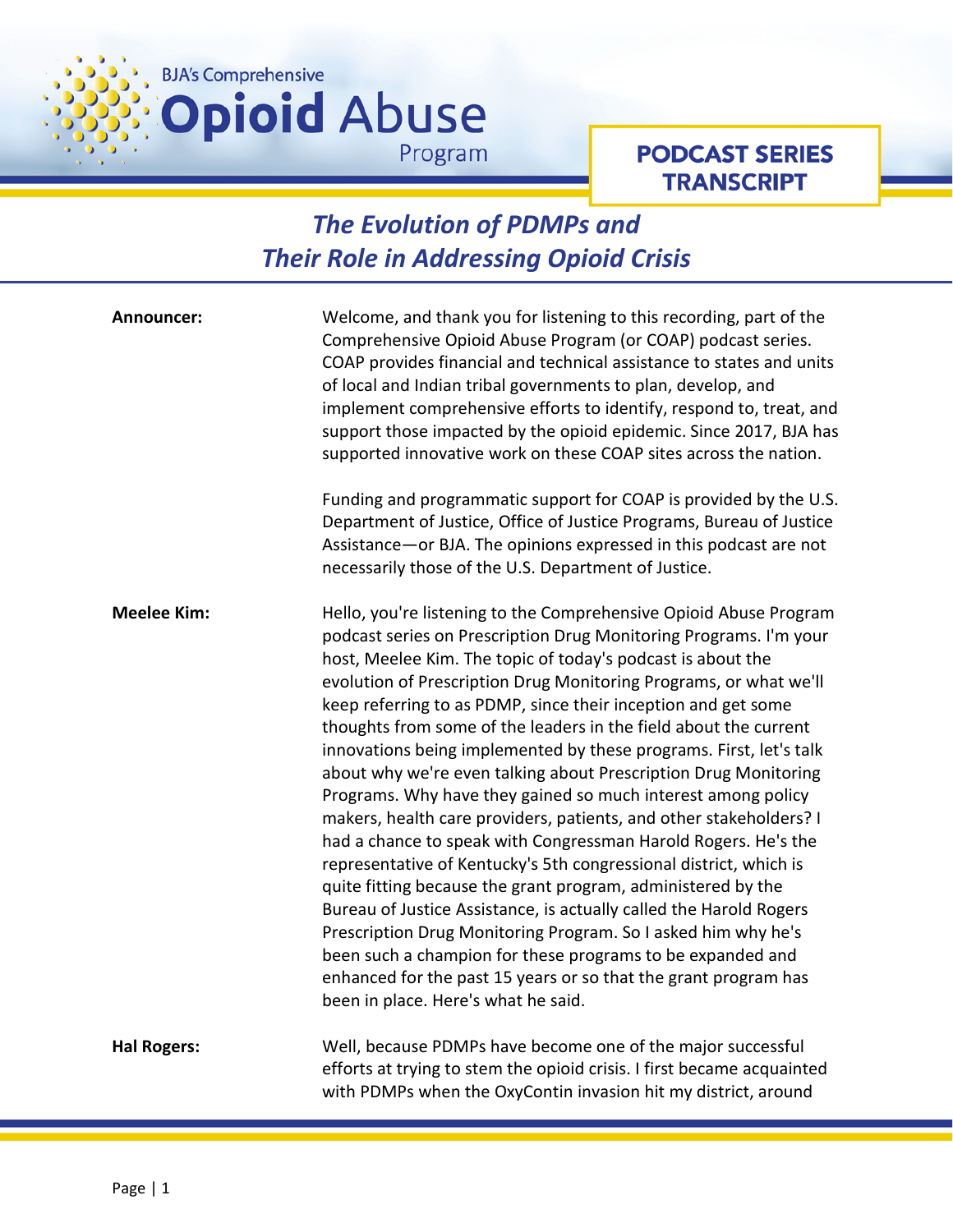'01, '02. Kentucky had already started a PDMP called KASPER and I was really thrilled with the possibilities that I pleaded with Frank Wolf, who then was the chairman of the Commerce Justice State Subcommittee on Appropriations, which I had chaired before him. But I've brought this problem to Frank Wolf and requested that he include funding in a national grant program, based on my experience with KASPER back in Kentucky. Fortunately and happily, Frank Wolf agreed, and thus we started the PDMP grant program out of the Bureau of Justice and the Justice Department to allow states to, in effect, put in place a KASPER and their state. And fortunately and happily, it has succeeded. All but one state now has a PDMP program. Missouri is on the verge of having theirs to give us all 50.

Well, the problem is so pervasive, opioid abuse of course. When it started in my district, in '02 or '03, I was completely taken aback, as everyone else was. This thing sneaked up on us. But it turns out that Purdue Pharma, that makes OxyContin, had their salesman out there telling physicians about this new drug and this wonderful opportunity that that drug afforded terminally ill cancer patients, for example. This delayed pill that took over my district, and it grew to such a painful level. I remember going to, in '011, going into Harlan County, a mountain county, very rural, adjacent to Virginia and West Virginia and Tennessee, where they had been especially hard hit. And I went to a meeting of the local Boys & Girls Clubs, and, to my great sorrow, learned that, within a six-week period, 13 students had lost a parent to a drug overdose. And what's even more heartbreaking, 11 of those 13 students watched their parents die.

And so the factor—I had to develop a protocol for children while funeral arrangements were being made for their parent or parents. And it seemed like every meeting in every county leads to another story of loss, or heartbreak, hopelessness, and terrible waste. There are literally thousands of cases that I could cite, but all of them are different, but with the same tragic result. So this is a horrendous disease, if you will. But we're making progress—but controlling the disbursement of the drugs illegally, or even legally, is a major part of the solution to the problem. And PDMPs are crucial to that exercise. They've been very successful. It allows law enforcement officials to spot heavy traffic at a particular doctor's office or pharmacy, and it allows them to take that information to the state medical licensing board at each state, to perhaps take away the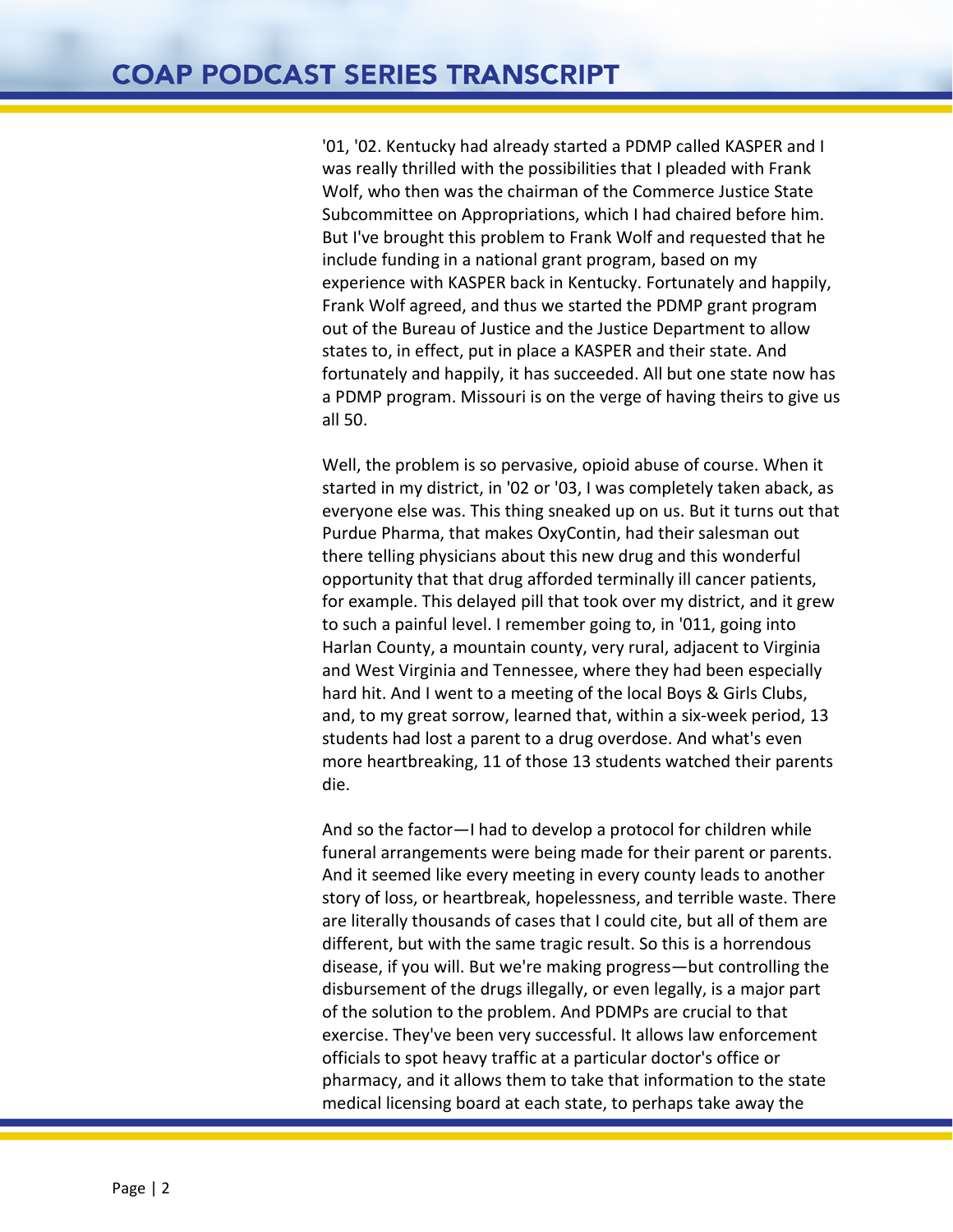license of a doctor who is using the opioid prescription process. And that has worked.

**Meelee:** Again, that was Congressman Hal Rogers, from Kentucky's 5th congressional district. Just to clarify about Missouri, when I had talked to the congressman, it was certainly true and, it remains true that Missouri, as a state, doesn't have a PDMP. However, the current status is that the St. Louis County's Department of Public Health is practically running a statewide PDMP, in the sense that the program covers about 85 percent of the state's population. That wasn't the case when I had spoken with Hal Rogers, but now that that's cleared up, let's talk about what these Prescription Drug Monitoring Programs are. Where did they come from? And talk a little bit about what they do now.

> So I spoke with our past PDMP Training and Technical Assistance Center Director, Jim Giglio, for a brief history lesson. He spent about 30 years in service to the New York State Bureau of Narcotics Enforcement, that houses their state PDMP. So it's safe to say that he's one of the top experts when it comes to PDMPs. Why don't we start off by talking about what they are, first of all? Since you have been the director of one of the oldest programs in the country, so can you kick us off by telling us what do they do? What are they?

**Jim Giglio:** Prescription Drug Monitoring Programs, PDMPs, or some people refer to them as PMPs, are basically programs run by the state and designed to facilitate the collection, analysis, and the reporting of information on the prescribing, dispensing, and the use of prescription drugs within a state. Now, many people think that PDMPs are a new phenomenon, but in fact they're probably a century old. What I will refer to as the first PDMP was started in New York State around 1918. Back then, drugs like cocaine and heroin were actually allowed to be prescribed by federal and state laws. So, in the early 1900s, New York State was very concerned over growing drug problem they were experiencing. And to address this concern, they passed sweeping legislation. Now, one part of the new drug laws was a requirement that special prescription forms would be issued by the state to doctors. It required that when a doctor wrote a prescription for cocaine or heroin, and certain other drugs, above a certain dosage, the prescription had to be written on a state-issued form.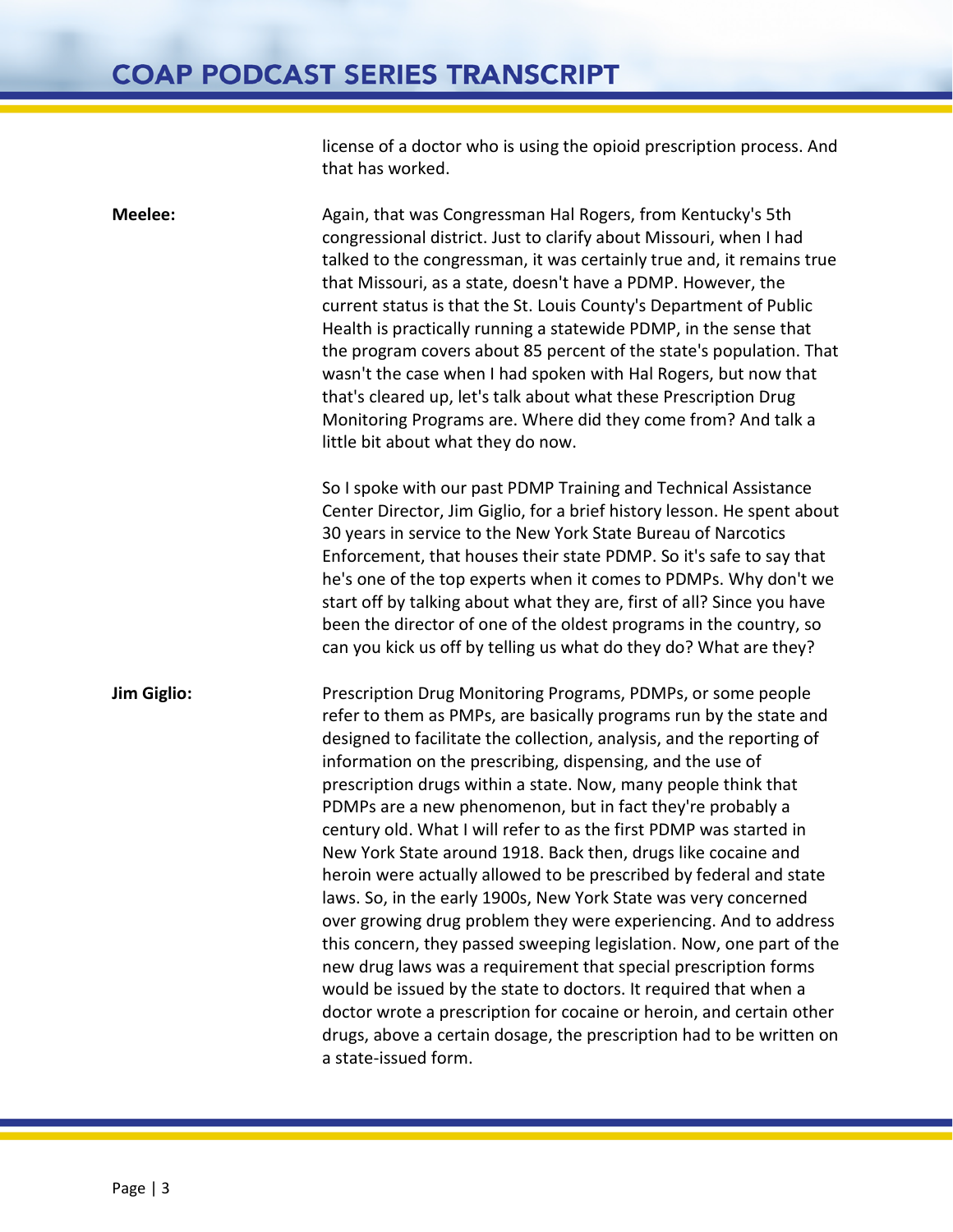The patient would then take the form to the pharmacy. And when the pharmacy dispensed the drug, the pharmacy was required to send a copy of the prescription to the state within 24 hours of dispensing the drug. Now that program was only in effect for about two or three years and then eliminated. However, to me, that set the stage, or if you will, drew up a blueprint for what other states would do, and what we now know today as PDMPs. In 1939, California established a PDMP program, and today it is the oldest continuous PDMP program in the country. After California, Hawaii became the second state, and I believe in— it was about 1943—and followed in the '60s by Illinois and Idaho. In the 1970s, Pennsylvania, New York, and Rhode Island implemented their program. So, as you can see, there were a small number of states that had PDMPs in the '80s, and by the beginning of the 21st century, the number of PDMPs had grown to about 17 states.

Now, the early PDMPs were used primarily as a law enforcement tool—that is, to detect potential diversion of controlled substances. It was also used as a tool for regulatory and licensing boards to monitor and ensure standards of practice. The early PDMPs all had the same sort of general characteristics. So let's talk about that. They were all a tool for enforcement of drug laws. They collected prescription information for only Schedule II Controlled Substances; required multicopy, duplicate, triplicate state-issued prescription forms to prescribe and dispense the Schedule II drugs; and required sending the prescription information to the state within 30 days from the time the drug was dispensed.

**Meelee:** Let's pause here for a second. For folks who aren't familiar with scheduled drugs and controlled substances, they're drugs that are classified by the U.S. Food and Drug Administration, or the FDA, and the Drug Enforcement Administration, or the DEA, and they're classified based on two factors, which are their appropriate medical use, and also for their potential for abuse or dependency. So the ones that are classified as Schedule II Controlled Substances are considered to have the most abuse potential. So these are the opioid prescription drugs. So those are in the category, such as hydrocodone, oxycodone, fentanyl, and methadone. But also on the same Schedule II category are certain stimulant drugs, like Adderall and Ritalin, that are generally used for ADHD, or attention deficit hyperactivity disorder. The higher the number in the schedule, the lower abuse potential. Now, all the state PDMPs collect information on drugs in Schedules II, III, and IV. And about 75 percent of all the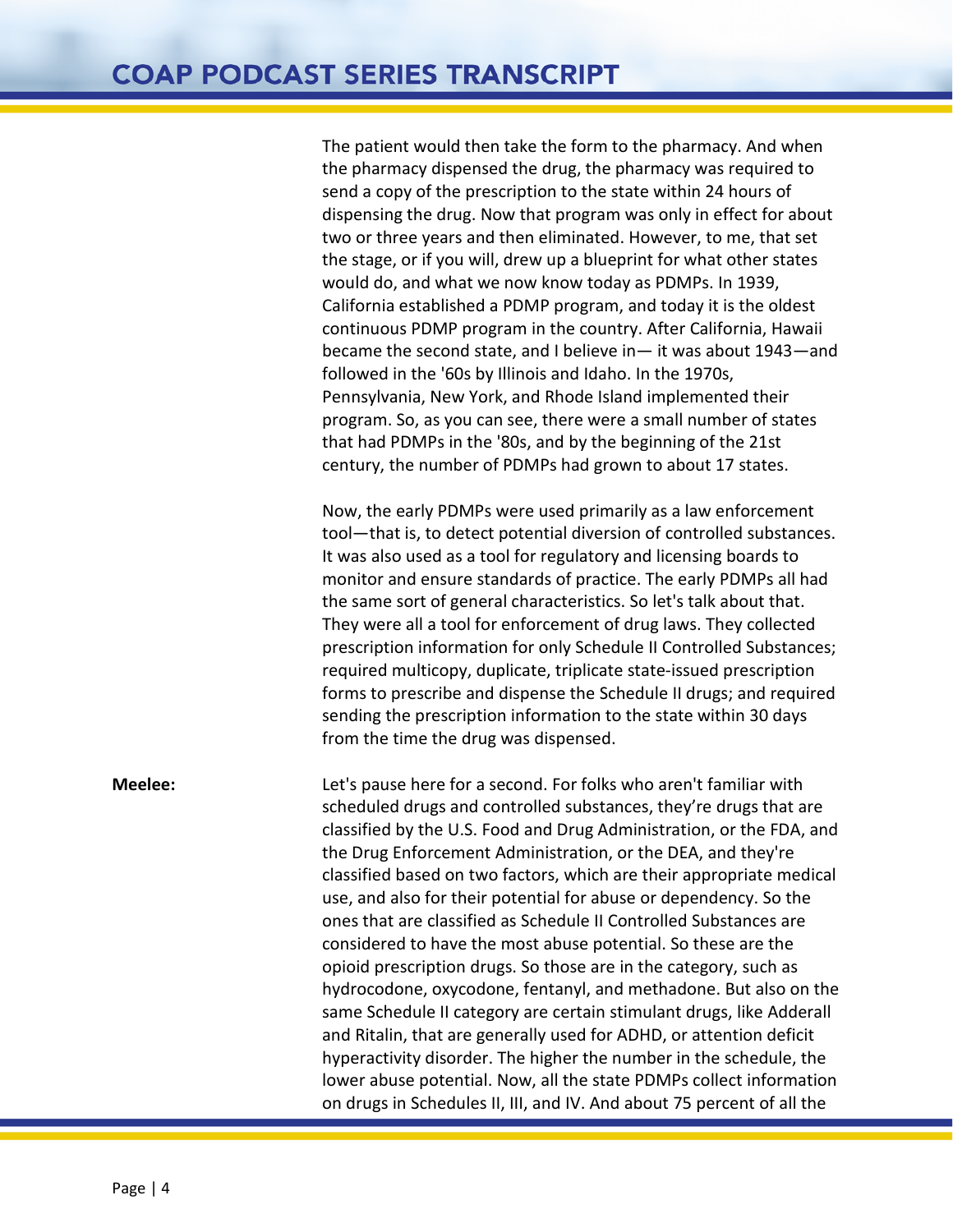PDMPs collect Schedules II through V. So let's just head back to the history lesson.

**Jim:** So, as I said, early PDMPs all used state-issued prescription forms. Now some states employed duplicate forms, while other states utilized triplicate forms. The forms were issued by the state to anyone authorized by law to prescribe controlled substances physicians, veterinarians, dentists, and others. The forms the state would issue were all serialized, and the state would record what numbers were issued to what doctor. To illustrate how the prescription program would work, let's use, as an example, the triplicate prescription form. A doctor would use the triplicate prescription to write a Schedule II medication. The doctor would keep one copy and send the other two copies with the patient to the pharmacy. The pharmacist would dispense the medication, keep one of the two copies, and send the third copy to the state. The state would then data enter the information into a database. As you can imagine, data entering that information was a very laborintensive process.

> Then, in 1990, Oklahoma took advantage of existing technology and became the first state to go electronic. And by that, I mean they required pharmacies to electronically transmit the prescription data back to the state, where it was automatically stored in a database. This obviously eliminated the burden, some manual process of data entry, and proved to be an efficient and effective process—so much so that more and more states implemented PDMPs using the same kinds of technology. Also, those states that had required the official forms gradually, over the years, eliminated the forms, and today all states require electronic transmission of the data.

> Another cornerstone of PDMPs was a piece of legislation enacted in the 1990s by the state of Nevada. Nevada was the first state to require all controlled substances to be reported to the PDMPs. Now, that meant that it included Schedule II, III, IV, and V Controlled Substances. Now, remember, until then, PDMPs were collecting only Schedule II Controlled Substance information. More importantly, Nevada was the first state to provide doctors with PDMP patient histories. From that point on, PDMPs would focus more of their resources and design their programs around patient care. Today, all PDMPs allow access by doctors, and some states also allow pharmacists to make queries as well.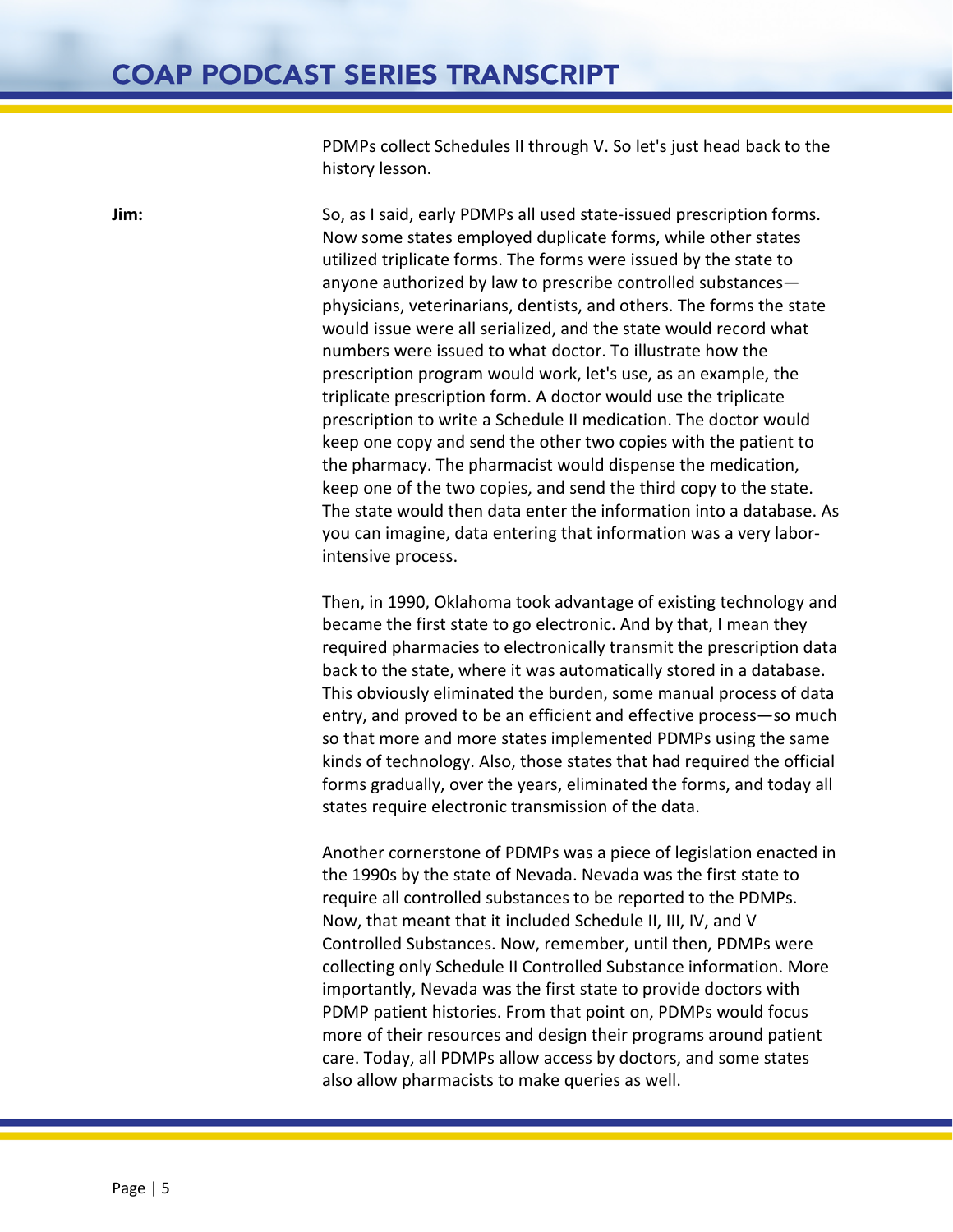Over the history of PDMPs, one can see that newer PDMPs, building on the experience and knowledge of earlier counterparts, were implemented much faster. They employed best practices, and they themselves broke new grounds, and bring in PDMPs to their full potential. And PDMPs today continue to evolve into one of the most efficient and effective tools in reducing prescription drug abuse and diversion. Today, 53 programs are in operation. This includes all 50 states, the District of Columbia, Guam, and Puerto Rico. And ironically, as in the very early PDMPs, all 53 programs are generally similar in their operations and functions. **Meelee:** Yes. And just to reiterate that point, there was a time when PDMPs varied greatly. The types of scheduled drugs they were collecting, how frequently they were collecting that information, whether or not they were being proactive with the information they had for public health, and so on. But just within the past several years, I think it hasn't caught on yet, but there are more commonalities across these state PDMPs than people realize. So now we see that most states collect all the schedules, from II through V. Most of these programs collect that information within a 24-hour frame, whereas in the past there was this huge variation between one month to real time. Most use that information to send some type of information proactively to physicians and other health care providers. So next we'll hear what PDMP administrators have to say about what they think are some of the common, and even effective, characteristics PDMPs have implemented. Now, these are the folks who work behind the scenes to innovate and improve the usefulness of these programs, whether it's for public safety, public health, or as a clinical decision-making tool. We'll hear first from Meghna Patel. She's from the Pennsylvania Department of Health. She currently is in the role as Deputy Secretary for Health Innovation, but just prior to this position, she was the director of their PDMP, meaning that she's been quite instrumental in getting the Pennsylvania program to the state-of-the-art status that it is today. **Meghna Patel:** So there are multiple initiatives that are effective in the world of PDMP. It could be in the Prescription Drug Monitoring Program system itself, which we've seen many sort of alerts that PDMPs can generate when there's a patient who's identified at a higher risk, when they have opioids or benzodiazepines as an overlap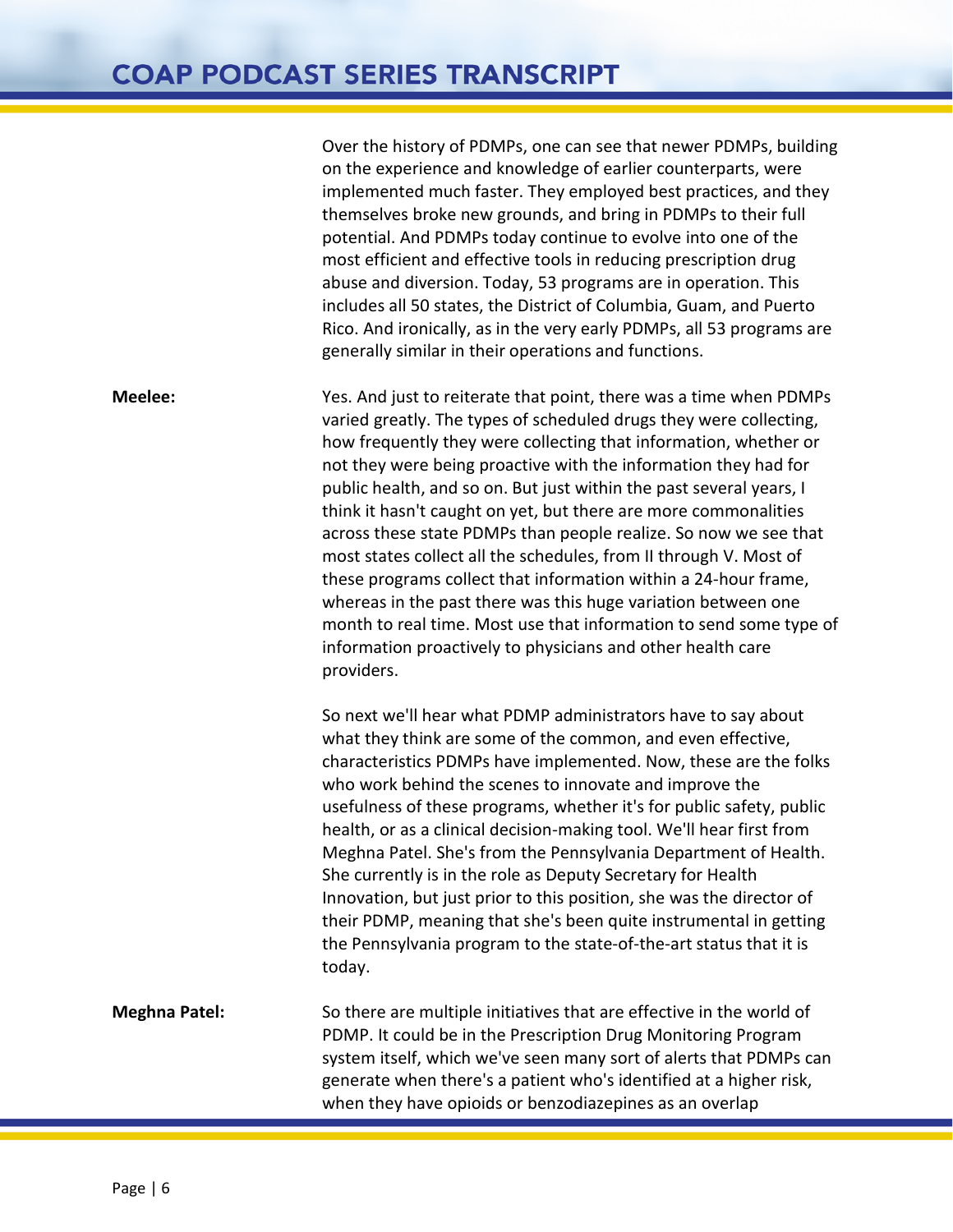## **COAP PODCAST SERIES TRANSCRIPT**

medication. And those combinations are pretty dangerous if they're not appropriately prescribed. If the patients have been going to multiple prescribers, and multiple dispensers, that sort of also shows an alert, and I think those kinds of alerts help the users of the PDMP, the physicians and the pharmacists, to identify whether there's any sort of multiple provider episodes going on—in other words, doctor shopping occurring by the patient.

And you just have to make sure that your patients, or the users of the PDMP, can just see whether the patients have been prescribed higher dosages of morphine milligram equivalent drugs as per CDC prescribing guidelines. And in Pennsylvania, we have the opioid prescribing guidelines, at least ten of these guidelines in different specialties, and they each talk about a certain limit of MME that needs to be prescribed to the patients. And if there's any higher threshold that goes beyond that, it kind of generates alerts. I think those are the clinical decision support tools that PDMPs can help with.

**Meelee:** Next up is Dave Hopkins, who, until very recently, managed Kentucky's PDMP program called KASPER. Interestingly, he offered this prediction about a year ago: that states were going to start providing proactive reports in the form of what some people call prescriber report cards, or prescriber feedback reports. And, to his credit, his prediction is coming to fruition because now more than half of all of the PMPs in this country offer them.

**Dave Hopkins:** Another really good example of this—and more and more states are taking this one on—is, for lack of a better term, what I'm going to call the prescriber report card, where prescribers can use the PDMP to actually get periodic reports on how they're doing, what their controlled substance prescribing patterns are, how they may compare with other prescribers statewide within their specialty area, and so on. This is something that I think more and more states are taking an interest in, and we've just implemented in Kentucky a very comprehensive prescriber report card that has been very well received. And we've borrowed from several other states when we developed that. We borrowed from Arizona and Wisconsin, used some of the great work that they've done to build on and develop ours. I think more and more states are going to implement some type of a prescriber report card capability.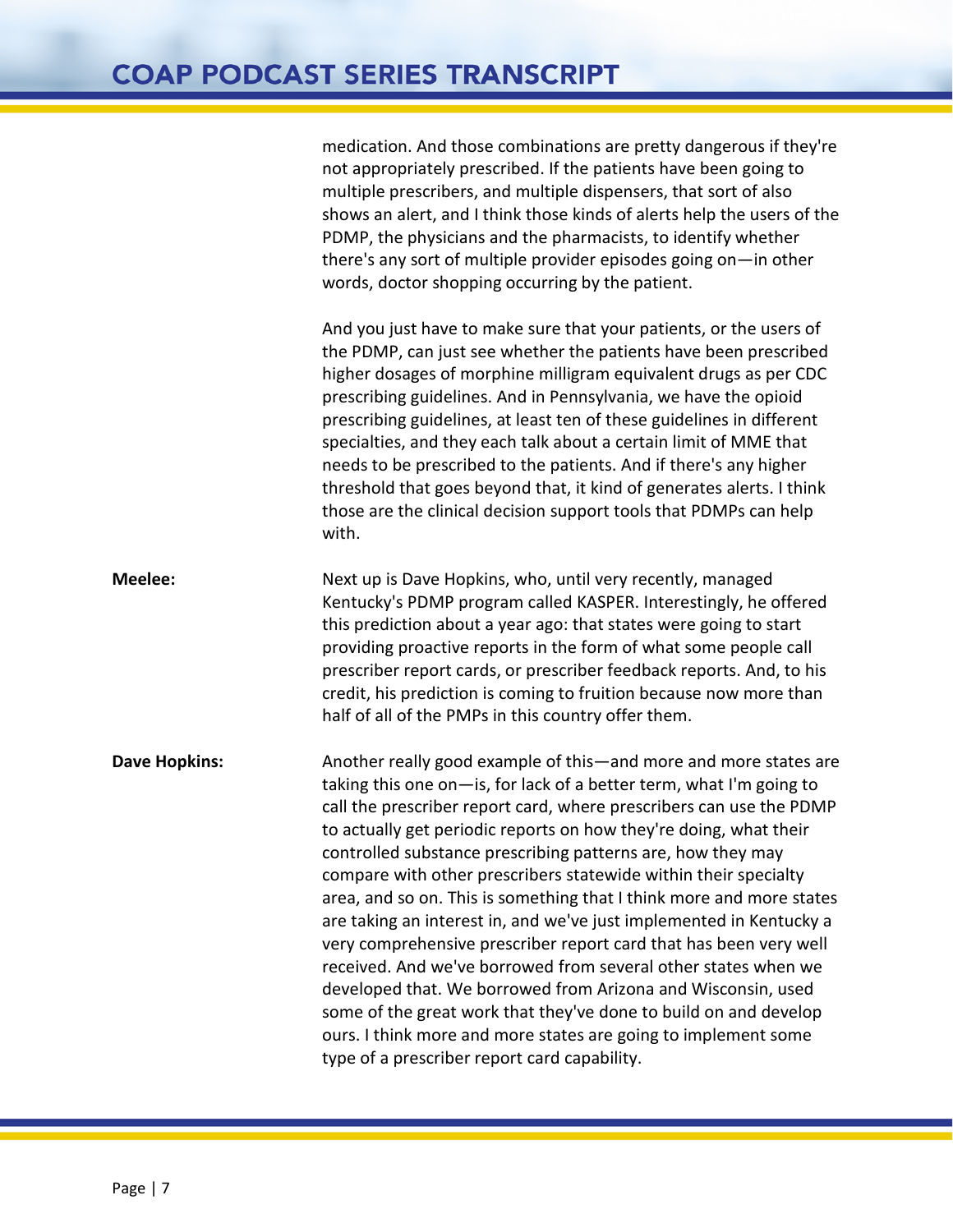## **COAP PODCAST SERIES TRANSCRIPT**

| <b>Meelee:</b>            | Another common factor, or rather a common concern, across<br>PDMPs is the issue of data quality. Now, as more users depend on<br>information from Prescription Drug Monitoring Programs, the more<br>important that it is that the data are reliable, valid, and complete.<br>Now, if you talk with any PDMP administrator or manager, they'll<br>say that the data are not perfect, but in general it's pretty good. But<br>it's also a topic that PDMP managers spend quite a bit of their time<br>trying to address. Here's Chris Baumgartner, from the Washington<br>State Department of Health, who not only managed the PDMP in<br>Washington State, but also the main program previously. And here<br>are his thoughts about data quality issues.                                                                                                                                                                     |
|---------------------------|------------------------------------------------------------------------------------------------------------------------------------------------------------------------------------------------------------------------------------------------------------------------------------------------------------------------------------------------------------------------------------------------------------------------------------------------------------------------------------------------------------------------------------------------------------------------------------------------------------------------------------------------------------------------------------------------------------------------------------------------------------------------------------------------------------------------------------------------------------------------------------------------------------------------------|
| <b>Chris Baumgartner:</b> | I think one thing we need to address is, while our data in general is<br>very clean and very complete, as we've had the opportunity to<br>expand use of the data there has been-at least in our state, and<br>I'm sure in others—areas where we've seen that the data can be<br>improved. And so I think one area is really working more<br>collaboratively with the pharmacy community and other dispensers,<br>if your state collects for more than pharmacies, to really up things-<br>for example, missing or invalid DEA numbers, or NDC codes that<br>make it hard to utilize the data completely. We've also had just<br>other challenges with properly capturing things like refills and<br>dealing with duplicates. Being able to identify prescriptions from<br>the same patient, I think, is a huge challenge that a lot of PMPs<br>struggle with because we don't collect a unique identifier on the<br>patient. |
| <b>Meelee:</b>            | On that same train of thought, here's Michelle Ricco-Jonas from the<br>New Hampshire PDMP on what they're planning to do to address<br>data quality issues.                                                                                                                                                                                                                                                                                                                                                                                                                                                                                                                                                                                                                                                                                                                                                                  |
| <b>Michelle:</b>          | I think one of the bigger things is around data quality. It's something<br>that we're really looking at, and a lot of things that I think that we<br>get a lot of questions about, like how good is the data? And so<br>we've positioned ourselves on a lot of committees to have those<br>conversations with our partnering states, to look at the<br>requirements that the systems have—like 4.2 and then now 4.2A,<br>and what the definitions for those fields are, whether they should<br>be situational, whether they should be required-looking at the<br>language from state to state in how we're adopting those, because<br>not only does it affect our state and how we're putting data in, but<br>also because now we have the capabilities, and many states are                                                                                                                                                 |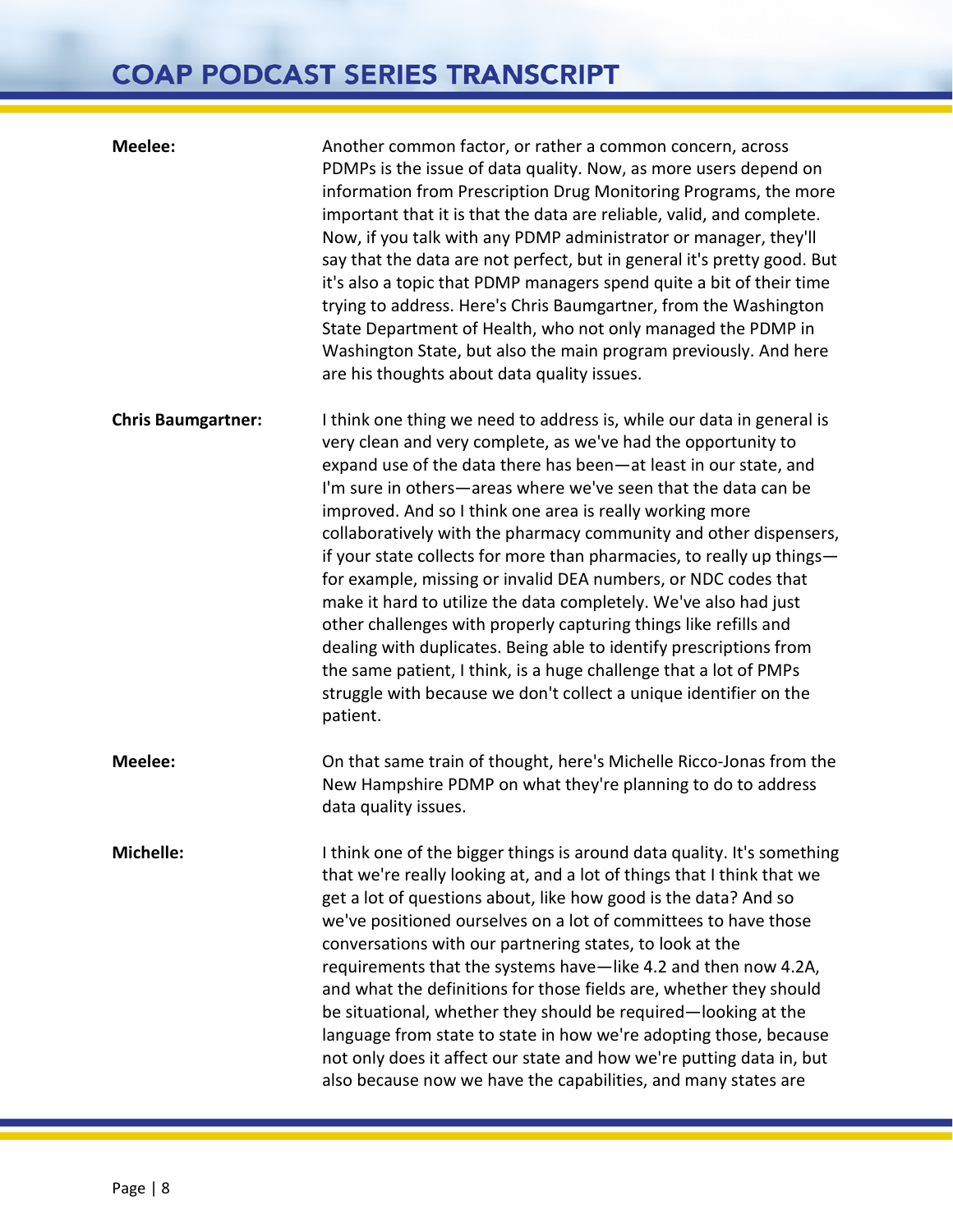moving towards interoperability, the data has to be as good as we can get it.

**Michelle:** So we're looking at, specifically in New Hampshire, a policy and procedure for how we're going to begin reviewing that data quality, and the data integrity. There are a few other states that have paved the way. So we're fortunate that we can look to them and see their models and kind of adopt some of them and integrate that into our plans. So that's kind of, I think, one of the biggest things that we need to do. But also, with that said, we have to have a means of better, I think, communication with the vendors that we hire, or the data systems that are created, whether it's a state-run system or a purchase system, to make sure that the capacity for changing or updating the information that's being put in can be done in a timely manner as well. So those are a lot of the conversations that I think we're having. **Meelee:** Now, there are many other examples of how PDMPs have been relatively quick to develop and implement new features and strategies to make the PDMP more user friendly and, overall, more effective. PDMPs continue to evolve, and I'll let Michelle give her thoughts about another area that PDMPs are looking to take on. **Michelle:** We're getting to a point where we will have the capacity to be more involved in that data-driven informed piece or predictive analytics, where our data can be combined with other data in our state. And so we can be part of helping define where resources can go. And I'm excited about that. And I think that, again, shows the value of the Prescription Drug Monitoring Programs beyond just the tool for providers and pharmacies when treating their patients, but it actually can be a useful tool in predicting where problems might exist in our state, so that we can put the needed resources there. **Meelee:** And, on that note, I hope listeners are able to walk away thinking that Prescription Drug Monitoring Programs continue to evolve in ways to help prevent and address the current opioid abuse and overdose crisis—and they also try to stay ahead of other prescription drugs that may be emerging issues. To learn more about these programs, please visit our website at www.pdmpassist.org or www.coapresources.org. That completes this episode of our podcast on Prescription Drug Monitoring Programs. Thank you for listening. This podcast was brought to you by Brandeis University, the Prescription Drug Monitoring Program